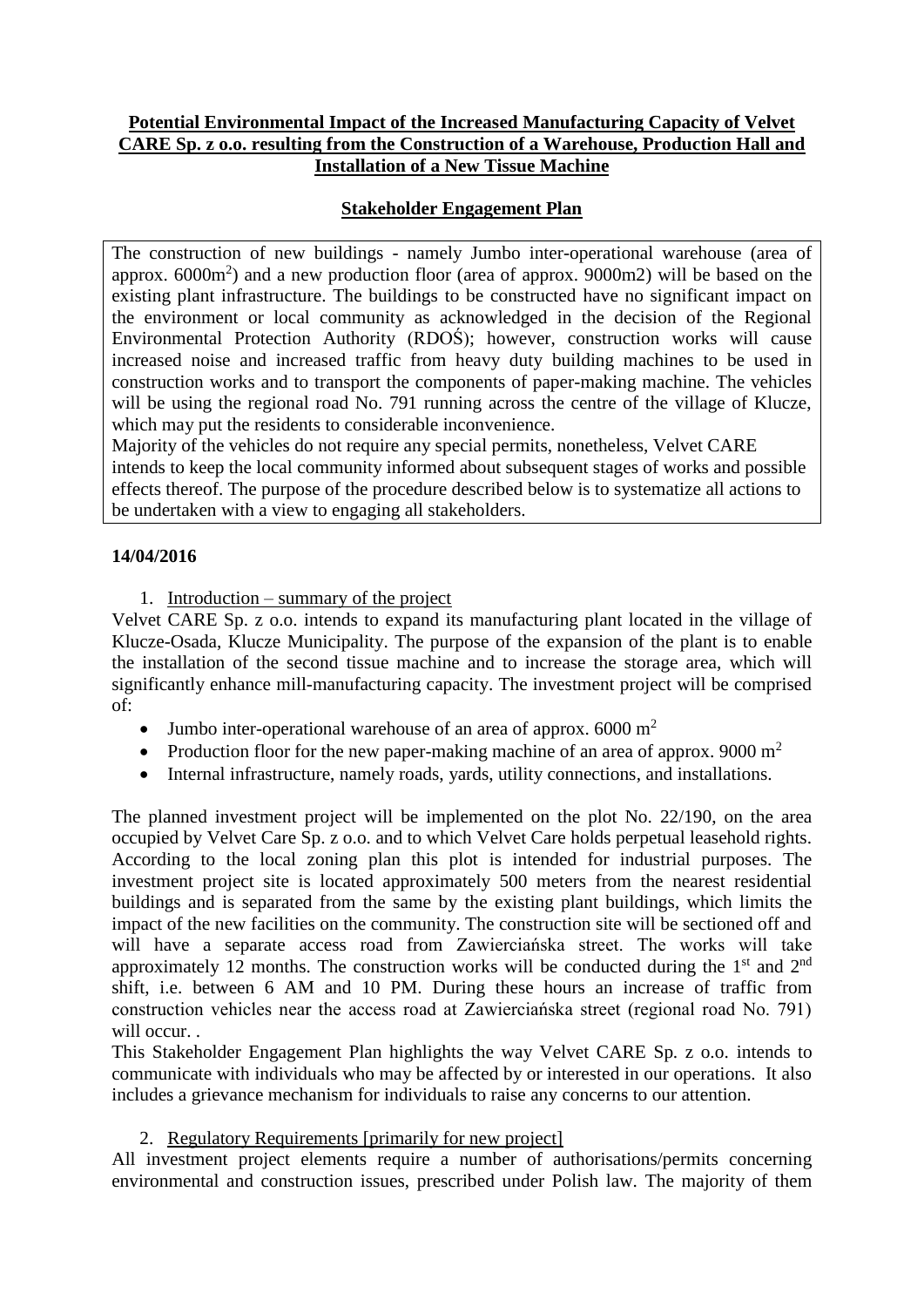have already been granted and the decision concerning the last required permit is expected by 30 June 2016.

The required authorisations/permits include:

- a) JUMBO inter-operational warehouse
	- 1. Final and binding building permit granted on 04 February 2016.
- b) Production floor for the new Paper-Making Machine
	- 1. Consultations with residents and environmental authorities (RDOŚ) regarding planned construction are under way.
	- 2. The building permit is expected to be granted by 30 June 2016
- c) On 18 December 2015 we were granted the official decision stating that the planned investments would not have any adverse impact on the natural environment and relevant Natura 2000 areas.
- d) The investment project has been consulted and agreed upon with the State Mining Authority in Katowice [WUG] and District Mining Authority [OUG] in Krakow in terms of location of the planned investment project within the mining and former mining area. On 09 September 2015 we received favourable decision of OUG,
- e) The investment project requires clearing of trees in the future construction site. On 01 February 2016 the company was granted the permit for such a clearing. The decision is final and binding. New trees will be planted as compensation for the cleared trees – in smaller part within Velvet CARE plant premises and - in greater part - on other areas indicated for that purpose by the municipal authorities of Klucze. These other areas will include the park in Klucze, thus contributing to the maintenance and adding variety to the green areas in the municipality.

#### 3. Summary of Previous Stakeholder Engagement Activities

On 16 July 2016 a representative of Velvet CARE Sp. z o.o. presented the project during a session of the Municipal Council of Klucze Municipality, as part of the procedure for obtaining relevant authorisations and permits.

#### 4. Identification of Stakeholders and Communication

In addition to regulatory authorities, Velvet CARE Sp. z o.o. has identified both internal stakeholders, such as employees, as well as external stakeholders, such as local residents, and several organisations that may be interested in our activities. A proposed channel of communication is listed for each stakeholder, including addresses and contact details, as well as specific media that will be used to provide the stakeholders with relevant additional information, e.g. concerning possible public consultation or significant changes. Suggestions for improvement of the proposed channels or media of communication are welcome. Please, use contact details provided at the end of this document.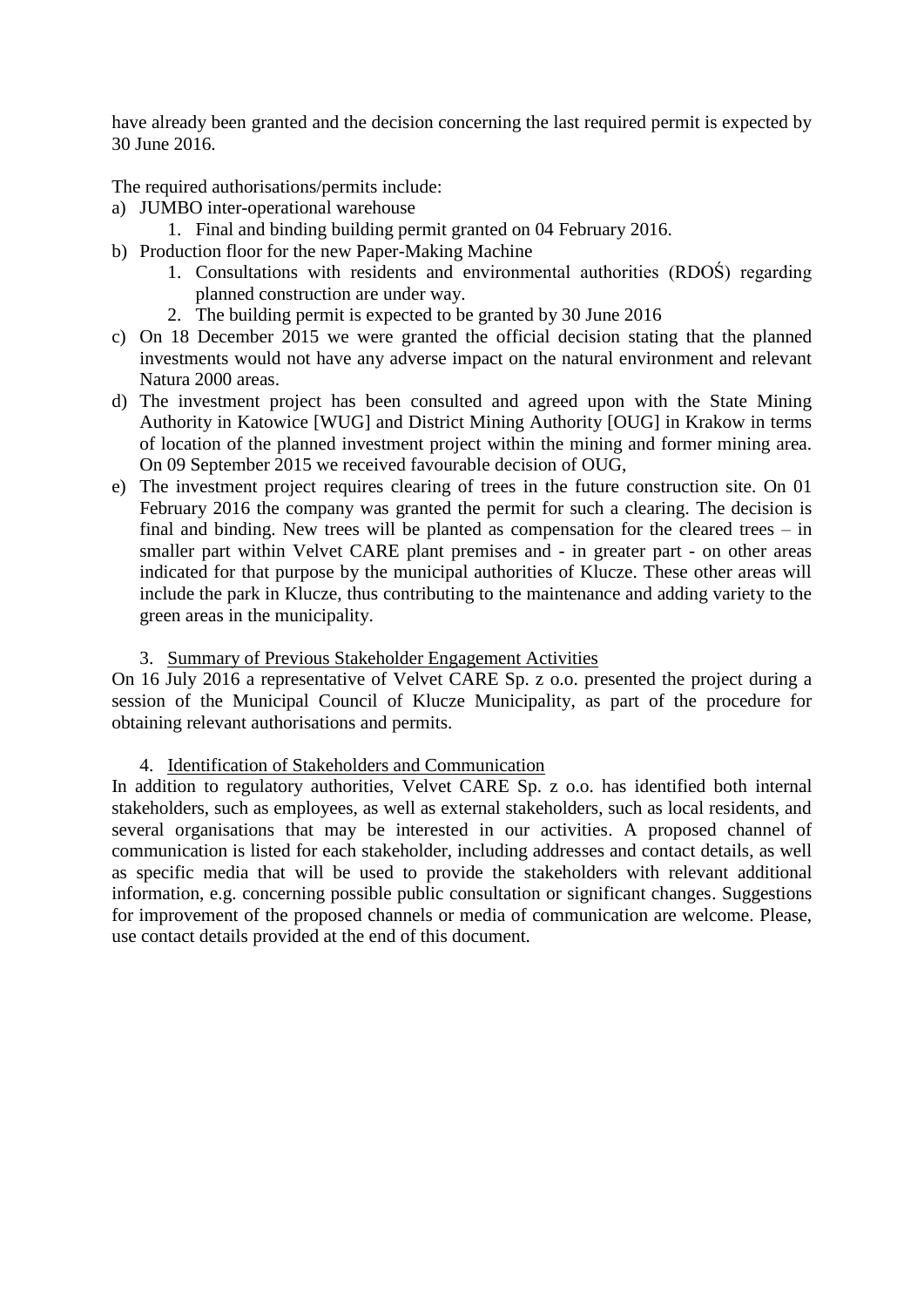| <b>Stakeholders</b>                                                       | <b>Number of</b>           | Communication                                                                                                                                                                                                                                                                                                                                                                                                                                                                                      | <b>Proposed Media</b>                                                                                                                                            |
|---------------------------------------------------------------------------|----------------------------|----------------------------------------------------------------------------------------------------------------------------------------------------------------------------------------------------------------------------------------------------------------------------------------------------------------------------------------------------------------------------------------------------------------------------------------------------------------------------------------------------|------------------------------------------------------------------------------------------------------------------------------------------------------------------|
|                                                                           | people                     |                                                                                                                                                                                                                                                                                                                                                                                                                                                                                                    |                                                                                                                                                                  |
| <b>Internal Stakeholders</b>                                              |                            |                                                                                                                                                                                                                                                                                                                                                                                                                                                                                                    |                                                                                                                                                                  |
| <b>Employees</b>                                                          | 340                        | Internal newsletter, E-mail<br>communication,<br>Announcements in<br>Community Rooms.<br>Grievance procedure.<br>Code of Conduct. Special<br>information on speed<br>limits, timing of routes,<br>driver safety. OHS<br>Training                                                                                                                                                                                                                                                                   | None                                                                                                                                                             |
| <b>Temporary</b><br><b>Construction Workers</b><br>(2017), Subcontractors | <b>TBC</b>                 | Information in contract,<br><b>OHS</b> training. Grievance<br>procedure. Code of<br>Conduct. Special<br>information on speed                                                                                                                                                                                                                                                                                                                                                                       | None                                                                                                                                                             |
|                                                                           |                            | limits, timing of routes,<br>driver safety.                                                                                                                                                                                                                                                                                                                                                                                                                                                        |                                                                                                                                                                  |
| <b>Trade Union</b>                                                        | 3 Unions, ca.<br>90 people | Internal newsletter, Email<br>Communication.<br>Information on request to<br>union representatives<br>Quarterly meetings with<br><b>Management Board</b>                                                                                                                                                                                                                                                                                                                                           | None                                                                                                                                                             |
|                                                                           |                            |                                                                                                                                                                                                                                                                                                                                                                                                                                                                                                    |                                                                                                                                                                  |
| <b>External Stakeholders</b>                                              |                            |                                                                                                                                                                                                                                                                                                                                                                                                                                                                                                    |                                                                                                                                                                  |
| <b>Klucze Municipality</b>                                                | 15,000                     | Press releases on:<br>Commencement of<br>subsequent investment<br>project stages published in<br>locals newspapers:<br>'Przeglad Olkuski' and<br>'Echo Klucz' and on the<br>website www.velvetcare.pl<br>Project outline presented<br>during an open session of<br>the Municipal Council -<br>invitation to residents to<br>participate in the session<br>published, among others,<br>14 days in advance on the<br><b>Klucze Municipality</b><br>website<br>Grievance form<br><b>Email Address</b> | 'Przegląda Olkuski'<br>weekly<br>'Echo Klucz'<br>monthly<br>Website<br>www.velvetcare.pl<br>www.gmina-<br>klucze.pl<br>KontaktBHP@velv<br>etcare.pl<br>Attn. OHS |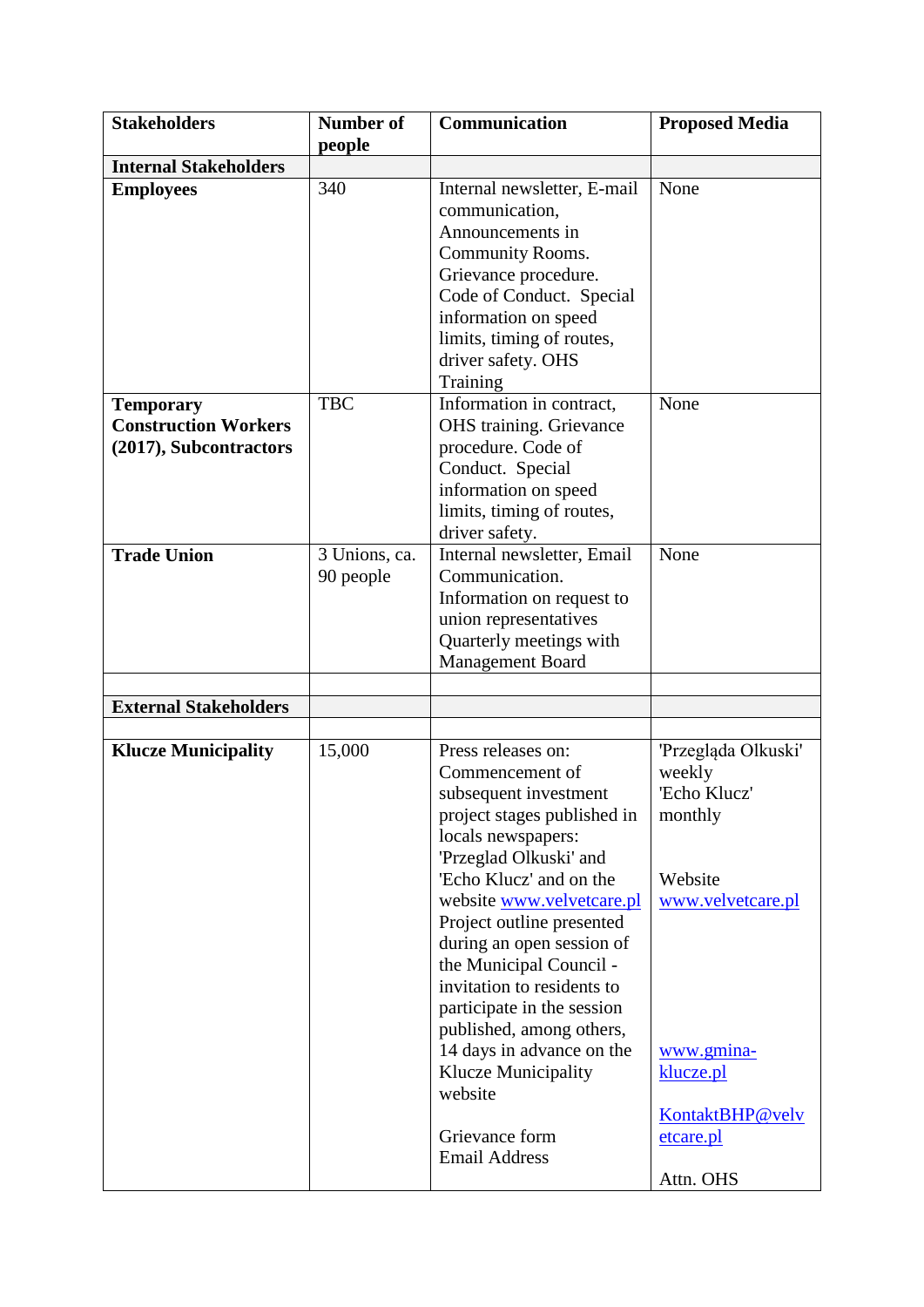|                                    |     | Postal Address                            | Specialist<br><b>Velvet CARE</b><br>Klucze-Osada 3<br>Klucze |
|------------------------------------|-----|-------------------------------------------|--------------------------------------------------------------|
| <b>Ecological</b><br>organisations | n/a | E-mail address,<br>Information on request | None                                                         |

## 5. Disclosure of Information

Velvet CARE Sp. z o.o. has disclosed its environmental and social policy and grievance mechanism to the public. A summary of environmental and social impact and implementation of the public grievance mechanism have been disclosed to the Municipal Office in Klucze, and on request.

# 6. Stakeholder Engagement Programme

Impact of the expansion project is limited and the affected area is mainly the enclosed area of the mill, however, the route for construction vehicles will pass through the village of Klucze. An update on the schedule of works will be provided to the Klucze Municipal Office approximately 2 weeks prior to the commencement of relevant works; the information reminding about the works and availability of the grievance mechanism will be posted on the Village information boards.

# 7. Public Grievance Mechanism

Any comments or concerns can be brought to the attention of the company in writing (by post or e-mail) or by filling in a public grievance form (see example at the end of the document). All grievances will be registered, assigned a number, and acknowledged as received within 7 days. A response will be provided within 30 days. Please indicate in your communication, if you wish your name to be kept confidential. A separate grievance mechanism is available to employees.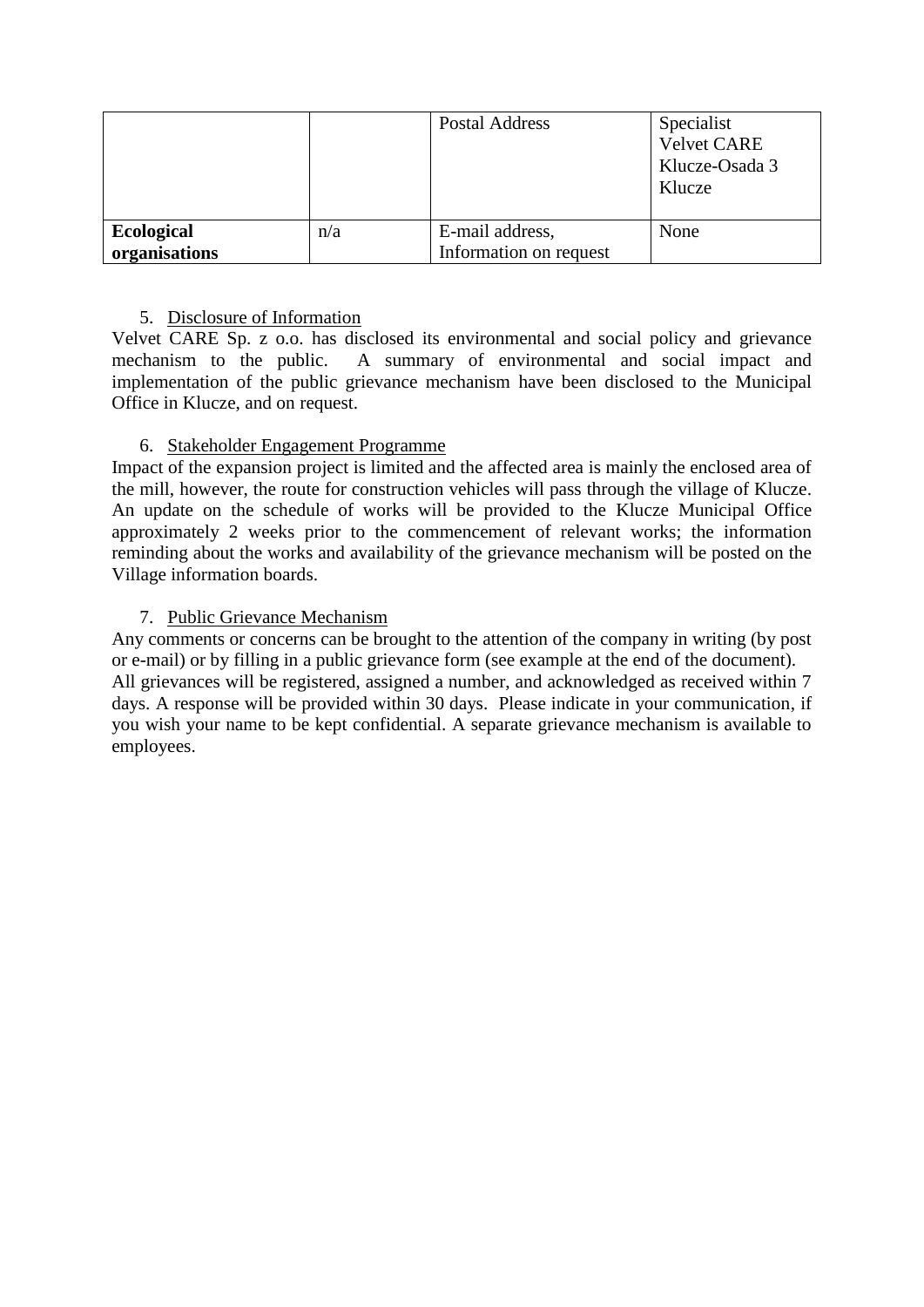

#### **8. Velvet CARE Company Contact Details**

Attn. OHS Specialist Velvet CARE PO box No. , [post] Klucze KontaktBHP@velvetcare.pl